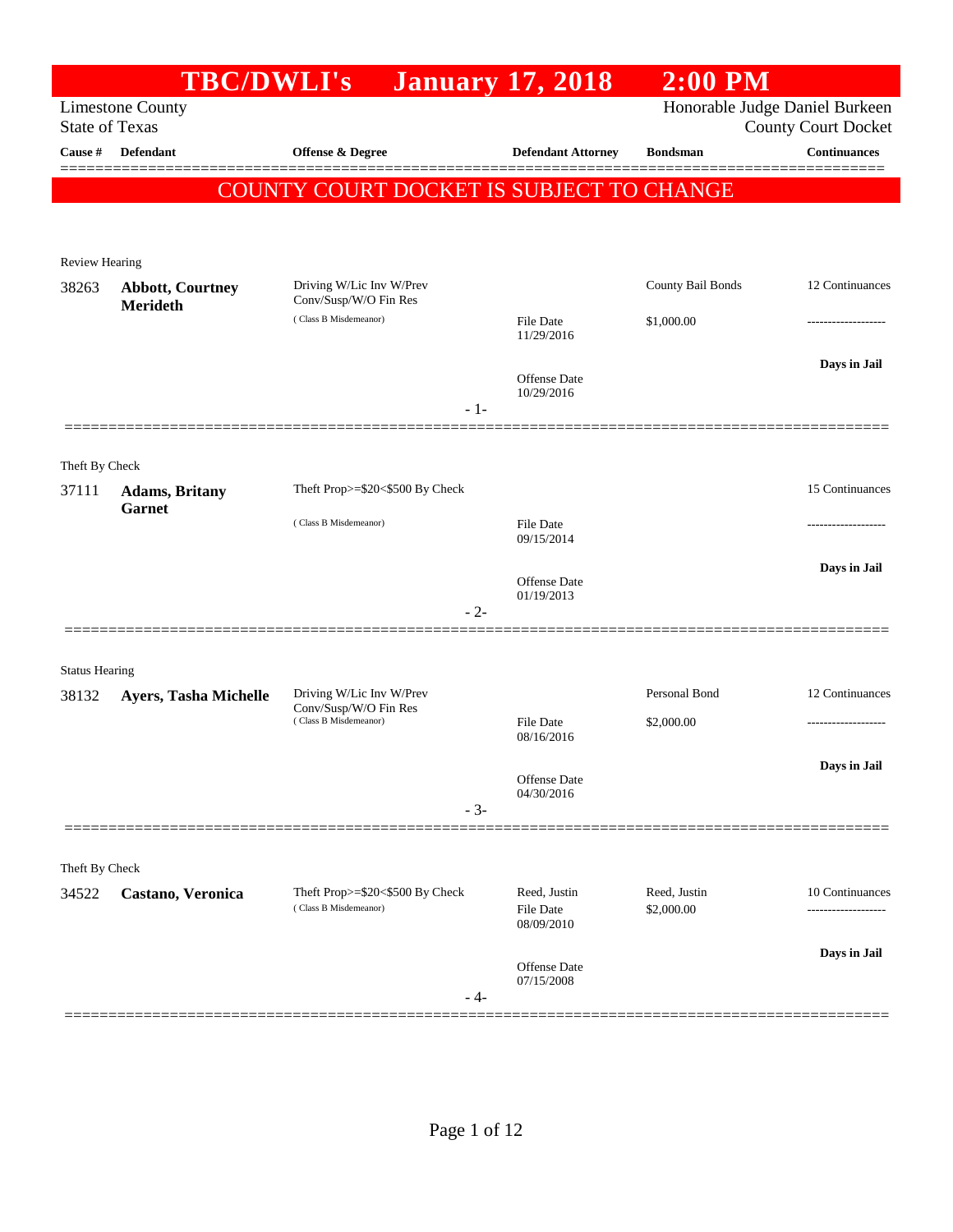|                                | <b>TBC/DWLI's</b>             |                                                          | <b>January 17, 2018</b>           | $2:00$ PM                       |                                |
|--------------------------------|-------------------------------|----------------------------------------------------------|-----------------------------------|---------------------------------|--------------------------------|
|                                | <b>Limestone County</b>       |                                                          |                                   |                                 | Honorable Judge Daniel Burkeen |
| <b>State of Texas</b>          |                               |                                                          |                                   |                                 | <b>County Court Docket</b>     |
| Cause #                        | <b>Defendant</b>              | <b>Offense &amp; Degree</b>                              | <b>Defendant Attorney</b>         | <b>Bondsman</b>                 | <b>Continuances</b>            |
|                                |                               | <b>COUNTY COURT DOCKET IS SUBJECT TO CHANGE</b>          |                                   |                                 |                                |
|                                |                               |                                                          |                                   |                                 |                                |
|                                |                               |                                                          |                                   |                                 |                                |
| <b>Review Hearing</b><br>38294 | Contreras, Julio Cesar        | Driving W/Lic Inv W/Prev                                 |                                   | Personal Bond                   | 8 Continuances                 |
|                                |                               | Conv/Susp/W/O Fin Res<br>(Class B Misdemeanor)           | File Date                         | \$1,000.00                      |                                |
|                                |                               |                                                          | 01/06/2017                        |                                 | .                              |
|                                |                               |                                                          |                                   |                                 | Days in Jail                   |
|                                |                               |                                                          | <b>Offense</b> Date<br>11/17/2016 |                                 |                                |
|                                |                               | $-5-$                                                    |                                   |                                 |                                |
|                                |                               |                                                          |                                   |                                 |                                |
| Theft By Check                 |                               |                                                          |                                   |                                 |                                |
| 38468                          | <b>Contreras, Julio Cesar</b> | Theft Prop>=\$20<\$500 By Check<br>(Class B Misdemeanor) | <b>File Date</b>                  | County Bail Bonds<br>\$1,000.00 | 5 Continuances<br>.            |
|                                |                               |                                                          | 05/08/2017                        |                                 |                                |
|                                |                               |                                                          | <b>Offense</b> Date               |                                 | Days in Jail                   |
|                                |                               |                                                          | 06/12/2015                        |                                 |                                |
|                                |                               | $-6-$                                                    |                                   |                                 |                                |
|                                |                               |                                                          |                                   |                                 |                                |
| <b>Status Hearing</b><br>38649 | Cruz, Cesar Omar, Jr.         | Driving W/Lic Inv W/Prev                                 |                                   | County Bail Bonds               | 2 Continuances                 |
|                                |                               | Conv/Susp/W/O Fin Res<br>(Class B Misdemeanor)           | File Date                         | \$1,000.00                      |                                |
|                                |                               |                                                          | 09/18/2017                        |                                 |                                |
|                                |                               |                                                          |                                   |                                 | Days in Jail                   |
|                                |                               |                                                          | <b>Offense</b> Date<br>07/29/2017 |                                 |                                |
|                                |                               | $-7-$                                                    |                                   |                                 |                                |
|                                |                               |                                                          |                                   |                                 |                                |
| Theft By Check                 |                               |                                                          |                                   |                                 |                                |
| 37939                          | Davis, Brian                  | Theft Prop>=\$20<\$500 By Check<br>(Class B Misdemeanor) | <b>File Date</b>                  | County Bail Bonds<br>\$1,000.00 | 20 Continuances<br>            |
|                                |                               |                                                          | 05/04/2016                        |                                 |                                |
|                                |                               |                                                          | Offense Date                      |                                 | Days in Jail                   |
|                                |                               | $-8-$                                                    | 05/28/2014                        |                                 |                                |
|                                |                               |                                                          |                                   |                                 |                                |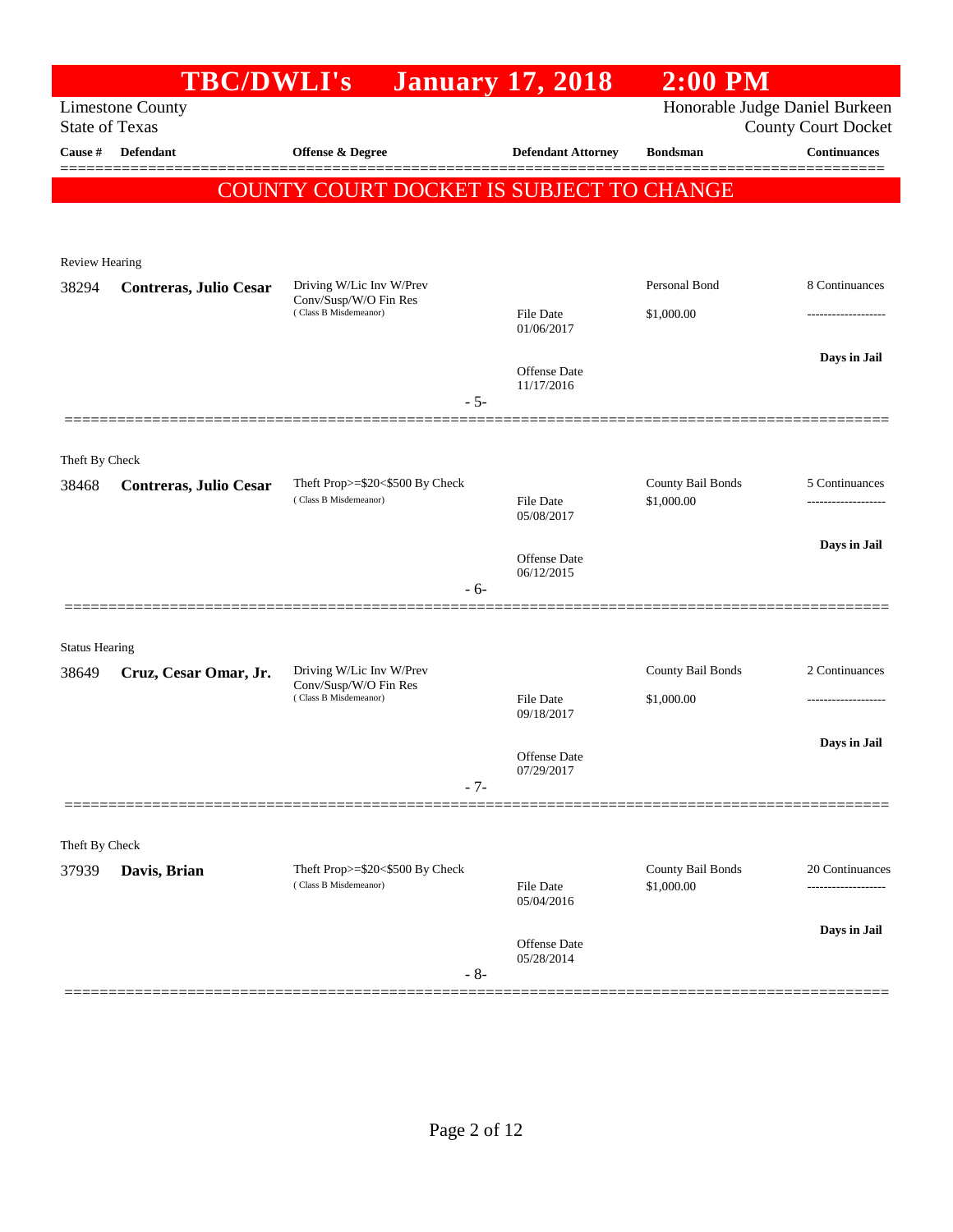|                       | <b>TBC/DWLI's</b>          |                                                   |        | <b>January 17, 2018</b>        | $2:00$ PM         |                                                              |
|-----------------------|----------------------------|---------------------------------------------------|--------|--------------------------------|-------------------|--------------------------------------------------------------|
| <b>State of Texas</b> | <b>Limestone County</b>    |                                                   |        |                                |                   | Honorable Judge Daniel Burkeen<br><b>County Court Docket</b> |
| Cause #               | Defendant                  | Offense & Degree                                  |        | <b>Defendant Attorney</b>      | <b>Bondsman</b>   | <b>Continuances</b>                                          |
|                       |                            | COUNTY COURT DOCKET IS SUBJECT TO CHANGE          |        |                                |                   |                                                              |
|                       |                            |                                                   |        |                                |                   |                                                              |
| <b>Status Hearing</b> |                            |                                                   |        |                                |                   |                                                              |
| 38348                 | Dickerson, Stephanie       | Driving W/Lic Inv W/Prev<br>Conv/Susp/W/O Fin Res |        |                                | Personal Bond     | 7 Continuances                                               |
|                       | <b>Denise</b>              | (Class B Misdemeanor)                             |        | <b>File Date</b><br>01/26/2017 | \$1,000.00        |                                                              |
|                       |                            |                                                   |        |                                |                   | Days in Jail                                                 |
|                       |                            |                                                   |        | Offense Date<br>12/10/2016     |                   |                                                              |
|                       |                            |                                                   | $-9-$  |                                |                   |                                                              |
| <b>Status Hearing</b> |                            |                                                   |        |                                |                   |                                                              |
| 38407                 | Dickerson, Stephanie       | Bail Jumping And Fail To Appear                   |        |                                | County Bail Bonds | 7 Continuances                                               |
|                       | <b>Denise</b>              | (Class A Misdemeanor)                             |        | <b>File Date</b>               | \$2,000.00        |                                                              |
|                       |                            |                                                   |        | 03/22/2017                     |                   | Days in Jail                                                 |
|                       |                            |                                                   |        | Offense Date<br>03/01/2017     |                   |                                                              |
|                       |                            |                                                   | $-10-$ |                                |                   |                                                              |
| <b>Review Hearing</b> |                            |                                                   |        |                                |                   |                                                              |
| 37760                 | <b>Estes, Thomas Wayne</b> | Driving W/Lic Inv W/Prev                          |        |                                | Personal Bond     | 16 Continuances                                              |
|                       |                            | Conv/Susp/W/O Fin Res<br>(Class B Misdemeanor)    |        | <b>File Date</b><br>12/22/2015 | \$2,000.00        |                                                              |
|                       |                            |                                                   |        |                                |                   | Days in Jail                                                 |
|                       |                            |                                                   |        | Offense Date<br>11/19/2015     |                   |                                                              |
|                       |                            |                                                   | $-11-$ |                                |                   |                                                              |
| <b>Review Hearing</b> |                            |                                                   |        |                                |                   |                                                              |
| 37802                 | <b>Estes, Thomas Wayne</b> | Bail Jumping And Fail To Appear                   |        |                                | Personal Bond     | 16 Continuances                                              |
|                       |                            | (Class A Misdemeanor)                             |        | <b>File Date</b><br>01/27/2016 | \$2,000.00        |                                                              |
|                       |                            |                                                   |        | Offense Date                   |                   | Days in Jail                                                 |
|                       |                            |                                                   | $-12-$ | 01/07/2016                     |                   |                                                              |
|                       |                            |                                                   |        |                                |                   |                                                              |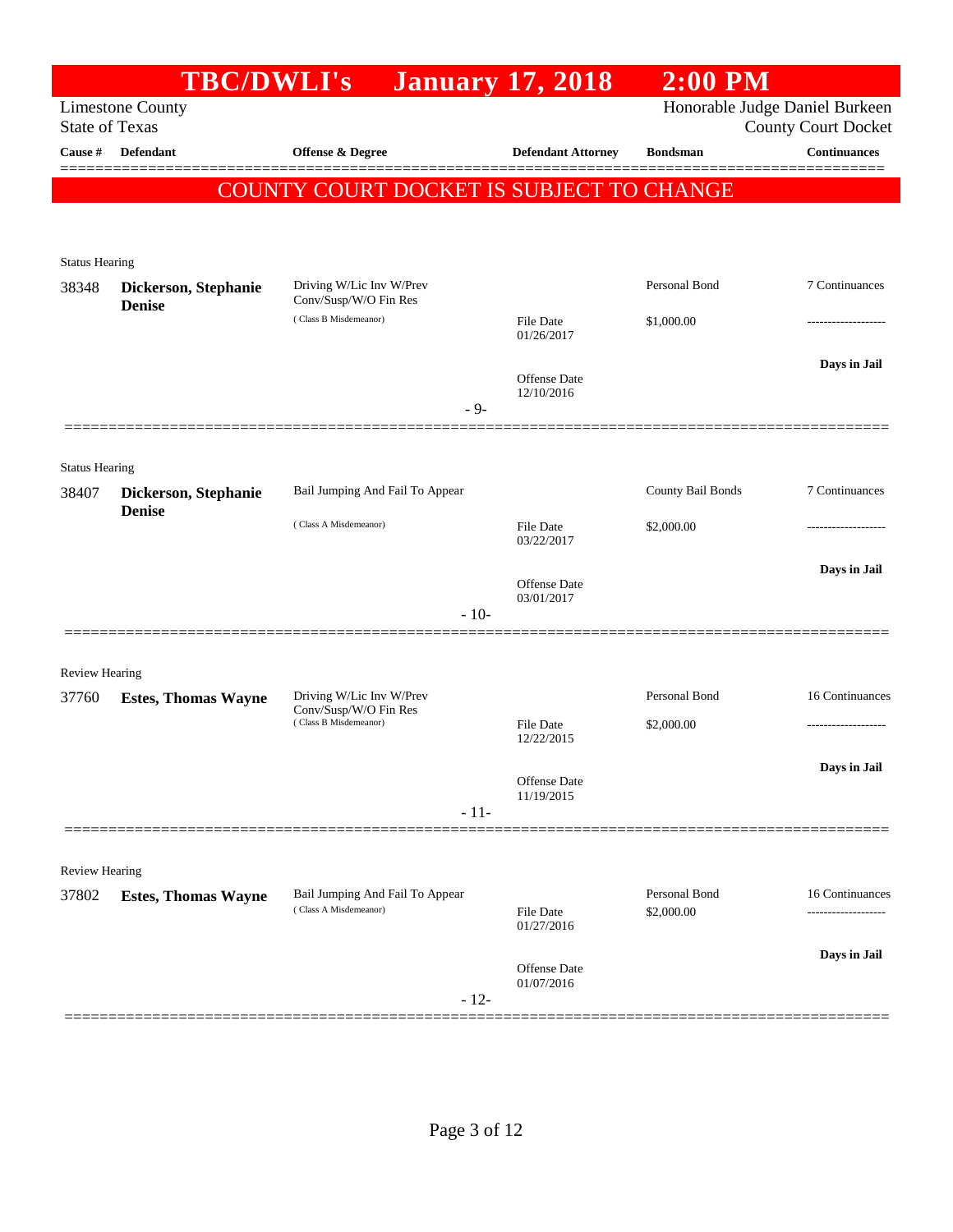|                       | <b>TBC/DWLI's</b>                     |                                                          | <b>January 17, 2018</b>           | $2:00$ PM                         |                            |
|-----------------------|---------------------------------------|----------------------------------------------------------|-----------------------------------|-----------------------------------|----------------------------|
| <b>State of Texas</b> | <b>Limestone County</b>               |                                                          |                                   | Honorable Judge Daniel Burkeen    | <b>County Court Docket</b> |
| Cause #               | <b>Defendant</b>                      | <b>Offense &amp; Degree</b>                              | <b>Defendant Attorney</b>         | <b>Bondsman</b>                   | <b>Continuances</b>        |
|                       |                                       | COUNTY COURT DOCKET IS SUBJECT TO CHANGE                 |                                   |                                   |                            |
|                       |                                       |                                                          |                                   |                                   |                            |
| <b>Status Hearing</b> |                                       |                                                          |                                   |                                   |                            |
| 38515                 | <b>Estes, Thomas Wayne</b>            | Bail Jumping And Fail To Appear<br>(Class A Misdemeanor) | <b>File Date</b>                  | Freebird Bail Bonds<br>\$3,000.00 | 2 Continuances<br>         |
|                       |                                       |                                                          | 05/26/2017                        |                                   |                            |
|                       |                                       |                                                          | Offense Date<br>05/17/2017        |                                   | Days in Jail               |
|                       |                                       | $-13-$                                                   |                                   |                                   |                            |
| <b>Status Hearing</b> |                                       |                                                          |                                   |                                   |                            |
| 38516                 | <b>Estes, Thomas Wayne</b>            | Bail Jumping And Fail To Appear<br>(Class A Misdemeanor) | <b>File Date</b><br>05/26/2017    | Freebird Bail Bonds<br>\$3,000.00 | 2 Continuances<br>.        |
|                       |                                       |                                                          |                                   |                                   | Days in Jail               |
|                       |                                       | $-14-$                                                   | <b>Offense Date</b><br>05/17/2017 |                                   |                            |
|                       |                                       |                                                          |                                   |                                   |                            |
| Theft By Check        |                                       |                                                          |                                   |                                   |                            |
| 37941                 | <b>Evans, Quincey</b><br>Charles, Jr. | Theft Prop>=\$20<\$500 By Check                          |                                   | Personal Bond                     | 19 Continuances            |
|                       |                                       | (Class B Misdemeanor)                                    | <b>File Date</b><br>05/04/2016    | \$1,000.00                        |                            |
|                       |                                       |                                                          | <b>Offense Date</b>               |                                   | Days in Jail               |
|                       |                                       | $-15-$                                                   | 02/06/2015                        |                                   |                            |
|                       |                                       |                                                          |                                   |                                   |                            |
| Theft By Check        |                                       |                                                          |                                   |                                   |                            |
| 38474                 | <b>Flesher, Pamela Alice</b>          | Theft Prop >=\$100<\$750<br>(Class B Misdemeanor)        | <b>File Date</b><br>05/08/2017    | Personal Bond<br>\$1,000.00       | 3 Continuances             |
|                       |                                       |                                                          | Offense Date                      |                                   | Days in Jail               |
|                       |                                       | $-16-$                                                   | 12/16/2015                        |                                   |                            |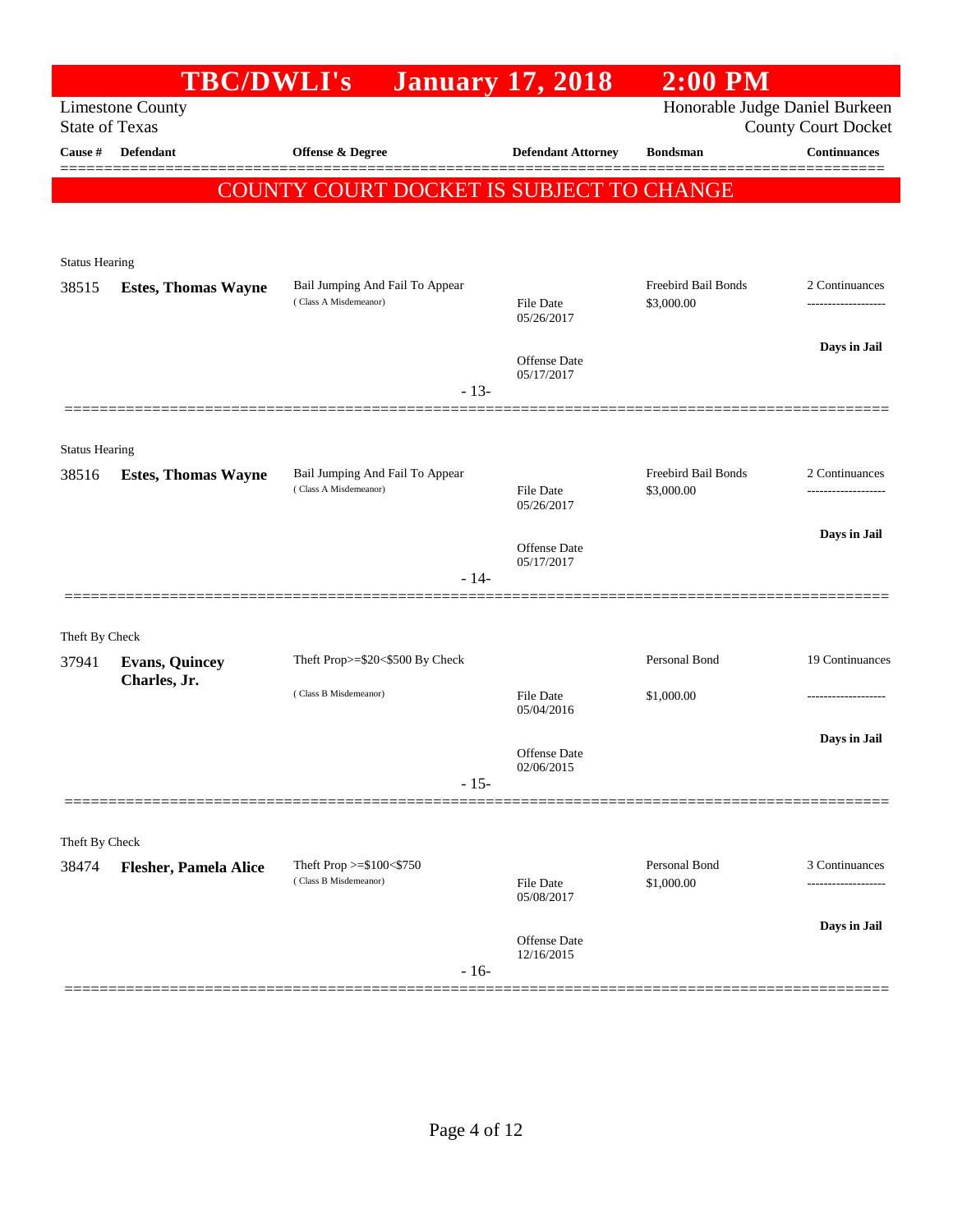|                                | <b>TBC/DWLI's</b>       |                                                   | <b>January 17, 2018</b>        | $2:00$ PM                       |                                       |
|--------------------------------|-------------------------|---------------------------------------------------|--------------------------------|---------------------------------|---------------------------------------|
| <b>State of Texas</b>          | <b>Limestone County</b> |                                                   |                                | Honorable Judge Daniel Burkeen  | <b>County Court Docket</b>            |
| Cause #                        | <b>Defendant</b>        | <b>Offense &amp; Degree</b>                       | <b>Defendant Attorney</b>      | <b>Bondsman</b>                 | <b>Continuances</b>                   |
|                                |                         | COUNTY COURT DOCKET IS SUBJECT TO CHANGE          |                                |                                 |                                       |
|                                |                         |                                                   |                                |                                 |                                       |
| Theft By Check                 |                         |                                                   |                                |                                 |                                       |
| 37787                          | Flores, Israel, III     | Theft Prop>=\$20<\$500 By Check                   |                                | County Bail Bonds               | 11 Continuances                       |
|                                |                         | (Class B Misdemeanor)                             | <b>File Date</b><br>01/25/2016 | \$1,000.00                      | ------------------                    |
|                                |                         |                                                   | Offense Date                   |                                 | Days in Jail                          |
|                                |                         | $-17-$                                            | 04/19/2014                     |                                 |                                       |
|                                |                         |                                                   |                                |                                 |                                       |
| Theft By Check                 |                         |                                                   |                                |                                 |                                       |
| 37877                          | Garcia, Jose            | Theft Prop >=\$100<\$750<br>(Class B Misdemeanor) | Reed, Benjie<br>File Date      | Reed, Benjie<br>\$1,000.00      | 18 Continuances<br>------------------ |
|                                |                         |                                                   | 03/31/2016                     |                                 |                                       |
|                                |                         |                                                   | Offense Date<br>10/01/2015     |                                 | Days in Jail                          |
|                                |                         | $-18-$                                            |                                |                                 |                                       |
|                                |                         |                                                   |                                |                                 |                                       |
| <b>Review Hearing</b><br>38707 | Grayson, Gwendolyn      | Driving W/Lic Inv W/Prev                          |                                | County Bail Bonds               | 1 Continuances                        |
|                                | <b>Denice</b>           | Conv/Susp/W/O Fin Res<br>(Class B Misdemeanor)    |                                |                                 |                                       |
|                                |                         |                                                   | <b>File Date</b><br>10/26/2017 | \$1,500.00                      |                                       |
|                                |                         |                                                   | <b>Offense</b> Date            |                                 | Days in Jail                          |
|                                |                         | $-19-$                                            | 08/30/2017                     |                                 |                                       |
|                                |                         |                                                   |                                |                                 |                                       |
| Theft By Check                 |                         |                                                   |                                |                                 |                                       |
| 38496                          | Gwin, Karla S.          | Theft Prop >=\$100<\$750<br>(Class B Misdemeanor) | <b>File Date</b>               | County Bail Bonds<br>\$1,000.00 | 4 Continuances                        |
|                                |                         |                                                   | 05/11/2017                     |                                 |                                       |
|                                |                         |                                                   | Offense Date<br>09/27/2016     |                                 | Days in Jail                          |
|                                |                         | $-20-$                                            |                                |                                 |                                       |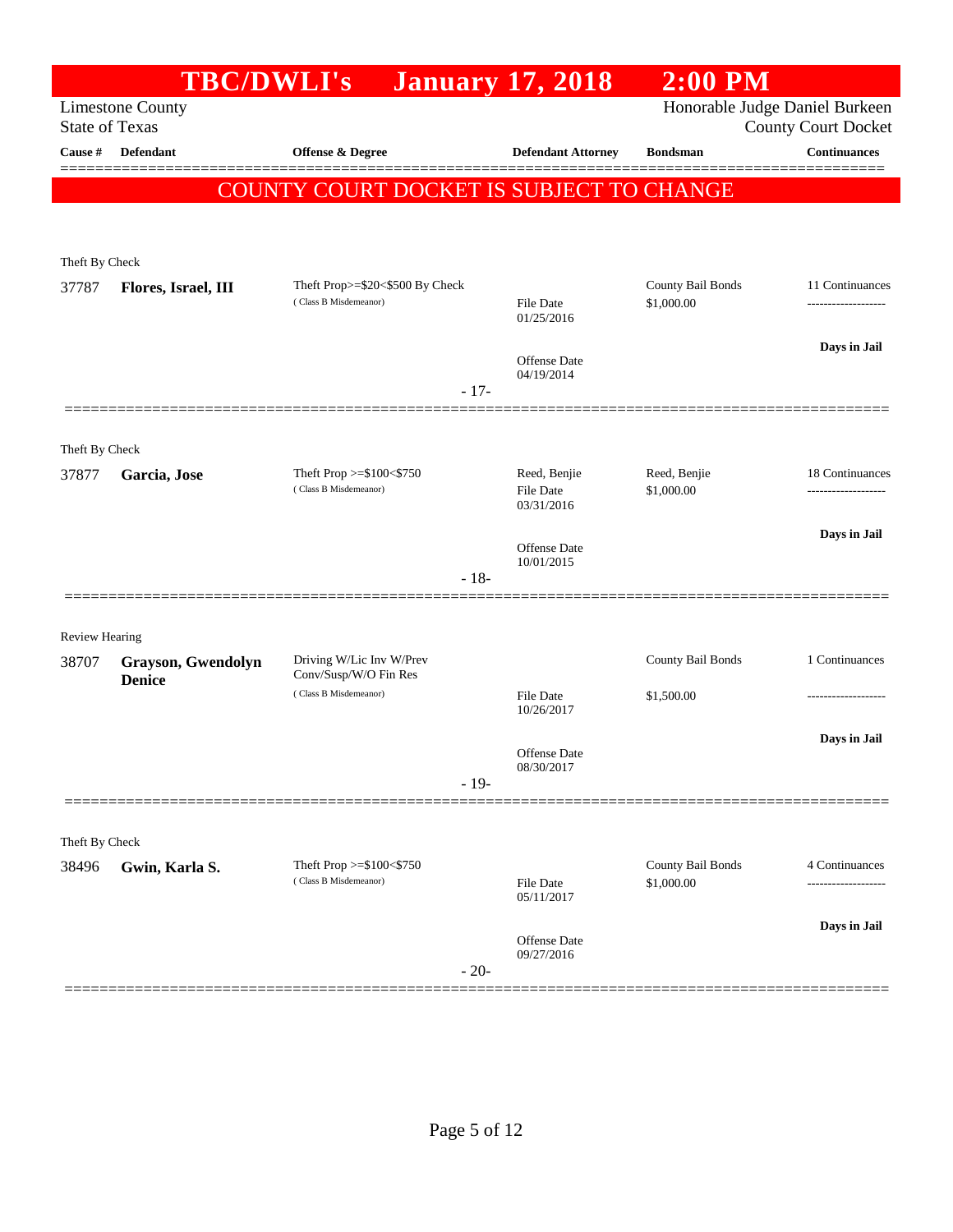| Honorable Judge Daniel Burkeen<br><b>Limestone County</b><br><b>State of Texas</b><br><b>County Court Docket</b><br>Offense & Degree<br><b>Continuances</b><br>Cause #<br>Defendant<br><b>Defendant Attorney</b><br><b>Bondsman</b><br>COUNTY COURT DOCKET IS SUBJECT TO CHANGE<br><b>Status Hearing</b><br>3 Continuances<br>Driving W/lic Inv W/prev<br>County Bail Bonds<br>38459<br>Hall, Serderrick<br>Conv/susp/w/o Fin Res<br><b>Danielle</b><br>(Class B Misdemeanor)<br>File Date<br>\$2,000.00<br>04/27/2017<br>Days in Jail<br>Offense Date<br>02/23/2017<br>$-21-$<br>Review Hearing<br>County Bail Bonds<br>12 Continuances<br>Driving W/lic Inv W/prev<br>Hawkins, Gary<br>38125<br>Conv/susp/w/o Fin Res<br><b>Michael</b><br>(Class B Misdemeanor)<br>File Date<br>\$1,500.00<br>08/16/2016<br>Days in Jail<br>Offense Date<br>04/17/2016<br>$-22-$<br><b>Review Hearing</b><br>County Bail Bonds<br>Driving W/lic Inv W/prev<br>36871<br>Jackson, Brent Wayne<br>Conv/susp/w/o Fin Res<br>(Class B Misdemeanor)<br>\$3,000.00<br>File Date<br>------------------<br>03/13/2014<br>Days in Jail<br>Offense Date<br>02/06/2014<br>$-23-$<br>Theft By Check<br>Theft Prop>=\$20<\$500 By Check<br>Reed, Justin<br>Reed, Justin<br>38155<br><b>Mansel, Sandy Kay</b><br>(Class B Misdemeanor)<br>File Date<br>\$1,000.00<br>08/26/2016<br>Days in Jail<br>Offense Date<br>07/16/2015<br>$-24-$ | <b>TBC/DWLI's</b> | <b>January 17, 2018</b> | $2:00$ PM |                 |
|-------------------------------------------------------------------------------------------------------------------------------------------------------------------------------------------------------------------------------------------------------------------------------------------------------------------------------------------------------------------------------------------------------------------------------------------------------------------------------------------------------------------------------------------------------------------------------------------------------------------------------------------------------------------------------------------------------------------------------------------------------------------------------------------------------------------------------------------------------------------------------------------------------------------------------------------------------------------------------------------------------------------------------------------------------------------------------------------------------------------------------------------------------------------------------------------------------------------------------------------------------------------------------------------------------------------------------------------------------------------------------------------------------------|-------------------|-------------------------|-----------|-----------------|
|                                                                                                                                                                                                                                                                                                                                                                                                                                                                                                                                                                                                                                                                                                                                                                                                                                                                                                                                                                                                                                                                                                                                                                                                                                                                                                                                                                                                             |                   |                         |           |                 |
|                                                                                                                                                                                                                                                                                                                                                                                                                                                                                                                                                                                                                                                                                                                                                                                                                                                                                                                                                                                                                                                                                                                                                                                                                                                                                                                                                                                                             |                   |                         |           |                 |
|                                                                                                                                                                                                                                                                                                                                                                                                                                                                                                                                                                                                                                                                                                                                                                                                                                                                                                                                                                                                                                                                                                                                                                                                                                                                                                                                                                                                             |                   |                         |           |                 |
|                                                                                                                                                                                                                                                                                                                                                                                                                                                                                                                                                                                                                                                                                                                                                                                                                                                                                                                                                                                                                                                                                                                                                                                                                                                                                                                                                                                                             |                   |                         |           |                 |
|                                                                                                                                                                                                                                                                                                                                                                                                                                                                                                                                                                                                                                                                                                                                                                                                                                                                                                                                                                                                                                                                                                                                                                                                                                                                                                                                                                                                             |                   |                         |           |                 |
|                                                                                                                                                                                                                                                                                                                                                                                                                                                                                                                                                                                                                                                                                                                                                                                                                                                                                                                                                                                                                                                                                                                                                                                                                                                                                                                                                                                                             |                   |                         |           |                 |
|                                                                                                                                                                                                                                                                                                                                                                                                                                                                                                                                                                                                                                                                                                                                                                                                                                                                                                                                                                                                                                                                                                                                                                                                                                                                                                                                                                                                             |                   |                         |           |                 |
|                                                                                                                                                                                                                                                                                                                                                                                                                                                                                                                                                                                                                                                                                                                                                                                                                                                                                                                                                                                                                                                                                                                                                                                                                                                                                                                                                                                                             |                   |                         |           |                 |
|                                                                                                                                                                                                                                                                                                                                                                                                                                                                                                                                                                                                                                                                                                                                                                                                                                                                                                                                                                                                                                                                                                                                                                                                                                                                                                                                                                                                             |                   |                         |           |                 |
|                                                                                                                                                                                                                                                                                                                                                                                                                                                                                                                                                                                                                                                                                                                                                                                                                                                                                                                                                                                                                                                                                                                                                                                                                                                                                                                                                                                                             |                   |                         |           |                 |
|                                                                                                                                                                                                                                                                                                                                                                                                                                                                                                                                                                                                                                                                                                                                                                                                                                                                                                                                                                                                                                                                                                                                                                                                                                                                                                                                                                                                             |                   |                         |           |                 |
|                                                                                                                                                                                                                                                                                                                                                                                                                                                                                                                                                                                                                                                                                                                                                                                                                                                                                                                                                                                                                                                                                                                                                                                                                                                                                                                                                                                                             |                   |                         |           |                 |
|                                                                                                                                                                                                                                                                                                                                                                                                                                                                                                                                                                                                                                                                                                                                                                                                                                                                                                                                                                                                                                                                                                                                                                                                                                                                                                                                                                                                             |                   |                         |           |                 |
|                                                                                                                                                                                                                                                                                                                                                                                                                                                                                                                                                                                                                                                                                                                                                                                                                                                                                                                                                                                                                                                                                                                                                                                                                                                                                                                                                                                                             |                   |                         |           |                 |
|                                                                                                                                                                                                                                                                                                                                                                                                                                                                                                                                                                                                                                                                                                                                                                                                                                                                                                                                                                                                                                                                                                                                                                                                                                                                                                                                                                                                             |                   |                         |           |                 |
|                                                                                                                                                                                                                                                                                                                                                                                                                                                                                                                                                                                                                                                                                                                                                                                                                                                                                                                                                                                                                                                                                                                                                                                                                                                                                                                                                                                                             |                   |                         |           |                 |
|                                                                                                                                                                                                                                                                                                                                                                                                                                                                                                                                                                                                                                                                                                                                                                                                                                                                                                                                                                                                                                                                                                                                                                                                                                                                                                                                                                                                             |                   |                         |           |                 |
|                                                                                                                                                                                                                                                                                                                                                                                                                                                                                                                                                                                                                                                                                                                                                                                                                                                                                                                                                                                                                                                                                                                                                                                                                                                                                                                                                                                                             |                   |                         |           |                 |
|                                                                                                                                                                                                                                                                                                                                                                                                                                                                                                                                                                                                                                                                                                                                                                                                                                                                                                                                                                                                                                                                                                                                                                                                                                                                                                                                                                                                             |                   |                         |           |                 |
|                                                                                                                                                                                                                                                                                                                                                                                                                                                                                                                                                                                                                                                                                                                                                                                                                                                                                                                                                                                                                                                                                                                                                                                                                                                                                                                                                                                                             |                   |                         |           |                 |
|                                                                                                                                                                                                                                                                                                                                                                                                                                                                                                                                                                                                                                                                                                                                                                                                                                                                                                                                                                                                                                                                                                                                                                                                                                                                                                                                                                                                             |                   |                         |           |                 |
|                                                                                                                                                                                                                                                                                                                                                                                                                                                                                                                                                                                                                                                                                                                                                                                                                                                                                                                                                                                                                                                                                                                                                                                                                                                                                                                                                                                                             |                   |                         |           | 14 Continuances |
|                                                                                                                                                                                                                                                                                                                                                                                                                                                                                                                                                                                                                                                                                                                                                                                                                                                                                                                                                                                                                                                                                                                                                                                                                                                                                                                                                                                                             |                   |                         |           |                 |
|                                                                                                                                                                                                                                                                                                                                                                                                                                                                                                                                                                                                                                                                                                                                                                                                                                                                                                                                                                                                                                                                                                                                                                                                                                                                                                                                                                                                             |                   |                         |           |                 |
|                                                                                                                                                                                                                                                                                                                                                                                                                                                                                                                                                                                                                                                                                                                                                                                                                                                                                                                                                                                                                                                                                                                                                                                                                                                                                                                                                                                                             |                   |                         |           |                 |
|                                                                                                                                                                                                                                                                                                                                                                                                                                                                                                                                                                                                                                                                                                                                                                                                                                                                                                                                                                                                                                                                                                                                                                                                                                                                                                                                                                                                             |                   |                         |           |                 |
|                                                                                                                                                                                                                                                                                                                                                                                                                                                                                                                                                                                                                                                                                                                                                                                                                                                                                                                                                                                                                                                                                                                                                                                                                                                                                                                                                                                                             |                   |                         |           |                 |
|                                                                                                                                                                                                                                                                                                                                                                                                                                                                                                                                                                                                                                                                                                                                                                                                                                                                                                                                                                                                                                                                                                                                                                                                                                                                                                                                                                                                             |                   |                         |           |                 |
|                                                                                                                                                                                                                                                                                                                                                                                                                                                                                                                                                                                                                                                                                                                                                                                                                                                                                                                                                                                                                                                                                                                                                                                                                                                                                                                                                                                                             |                   |                         |           | 7 Continuances  |
|                                                                                                                                                                                                                                                                                                                                                                                                                                                                                                                                                                                                                                                                                                                                                                                                                                                                                                                                                                                                                                                                                                                                                                                                                                                                                                                                                                                                             |                   |                         |           |                 |
|                                                                                                                                                                                                                                                                                                                                                                                                                                                                                                                                                                                                                                                                                                                                                                                                                                                                                                                                                                                                                                                                                                                                                                                                                                                                                                                                                                                                             |                   |                         |           |                 |
|                                                                                                                                                                                                                                                                                                                                                                                                                                                                                                                                                                                                                                                                                                                                                                                                                                                                                                                                                                                                                                                                                                                                                                                                                                                                                                                                                                                                             |                   |                         |           |                 |
|                                                                                                                                                                                                                                                                                                                                                                                                                                                                                                                                                                                                                                                                                                                                                                                                                                                                                                                                                                                                                                                                                                                                                                                                                                                                                                                                                                                                             |                   |                         |           |                 |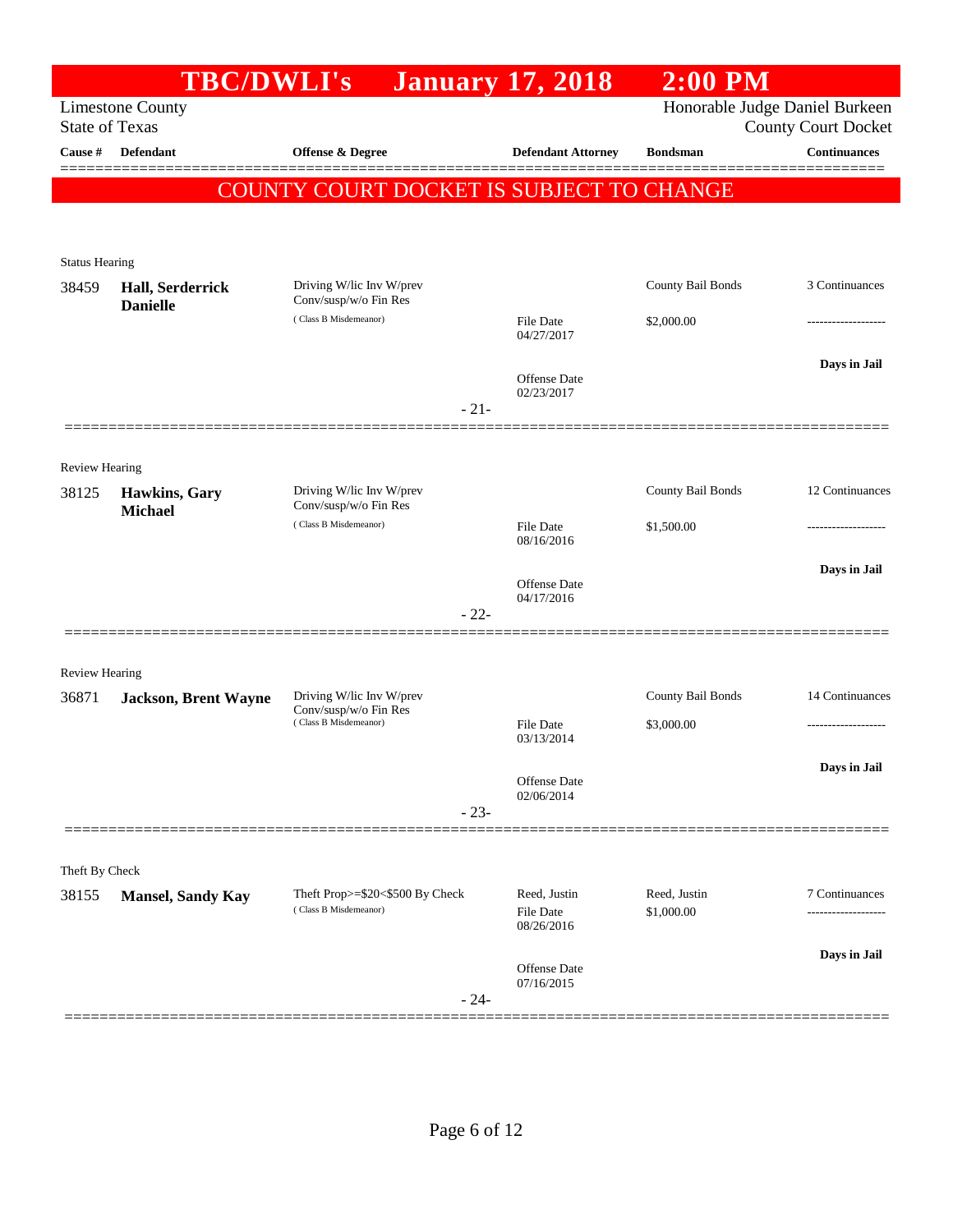|                         | <b>TBC/DWLI's</b>          |                                                          | <b>January 17, 2018</b>    | $2:00$ PM                   |                                     |
|-------------------------|----------------------------|----------------------------------------------------------|----------------------------|-----------------------------|-------------------------------------|
|                         | <b>Limestone County</b>    |                                                          |                            |                             | Honorable Judge Daniel Burkeen      |
| <b>State of Texas</b>   |                            |                                                          |                            |                             | <b>County Court Docket</b>          |
| Cause #                 | Defendant                  | Offense & Degree                                         | <b>Defendant Attorney</b>  | <b>Bondsman</b>             | <b>Continuances</b>                 |
|                         |                            | COUNTY COURT DOCKET IS SUBJECT TO CHANGE                 |                            |                             |                                     |
|                         |                            |                                                          |                            |                             |                                     |
| <b>Status Hearing</b>   |                            |                                                          |                            |                             |                                     |
| 38359                   | <b>McMahon</b> , Stanley   | Driving W/lic Inv W/prev                                 |                            | Personal Bond               | 8 Continuances                      |
|                         | Ray                        | Conv/susp/w/o Fin Res<br>(Class B Misdemeanor)           |                            |                             |                                     |
|                         |                            |                                                          | File Date<br>01/26/2017    | \$1,000.00                  |                                     |
|                         |                            |                                                          |                            |                             | Days in Jail                        |
|                         |                            |                                                          | Offense Date<br>11/18/2016 |                             |                                     |
|                         |                            | $-25-$                                                   |                            |                             |                                     |
|                         |                            |                                                          |                            |                             |                                     |
| <b>Review Hearing</b>   |                            |                                                          |                            |                             |                                     |
| 37974                   | <b>Moore, Twyla Denise</b> | Driving W/lic Inv W/prev<br>Conv/susp/w/o Fin Res        |                            | Personal Bond               | 12 Continuances                     |
|                         |                            | (Class B Misdemeanor)                                    | File Date<br>05/19/2016    | \$2,000.00                  | --------------                      |
|                         |                            |                                                          |                            |                             | Days in Jail                        |
|                         |                            |                                                          | Offense Date<br>04/30/2016 |                             |                                     |
|                         |                            | $-26-$                                                   |                            |                             |                                     |
|                         |                            |                                                          |                            |                             |                                     |
| Theft By Check          |                            |                                                          |                            |                             |                                     |
| 37978                   | Price, Twamocka            | Theft Prop>=\$20<\$500 By Check<br>(Class B Misdemeanor) | File Date                  | Personal Bond<br>\$1,000.00 | 18 Continuances<br>---------------- |
|                         |                            |                                                          | 05/23/2016                 |                             |                                     |
|                         |                            |                                                          | Offense Date               |                             | Days in Jail                        |
|                         |                            | $-27-$                                                   | 09/15/2014                 |                             |                                     |
|                         |                            |                                                          |                            |                             |                                     |
|                         |                            |                                                          |                            |                             |                                     |
| Theft By Check<br>37979 | Price, Twamocka            | Theft Prop>=\$20<\$500 By Check                          |                            | Personal Bond               | 18 Continuances                     |
|                         |                            | (Class B Misdemeanor)                                    | File Date                  | \$1,000.00                  | -------------------                 |
|                         |                            |                                                          | 05/23/2016                 |                             |                                     |
|                         |                            |                                                          | Offense Date               |                             | Days in Jail                        |
|                         |                            | $-28-$                                                   | 09/11/2014                 |                             |                                     |
|                         |                            |                                                          |                            |                             |                                     |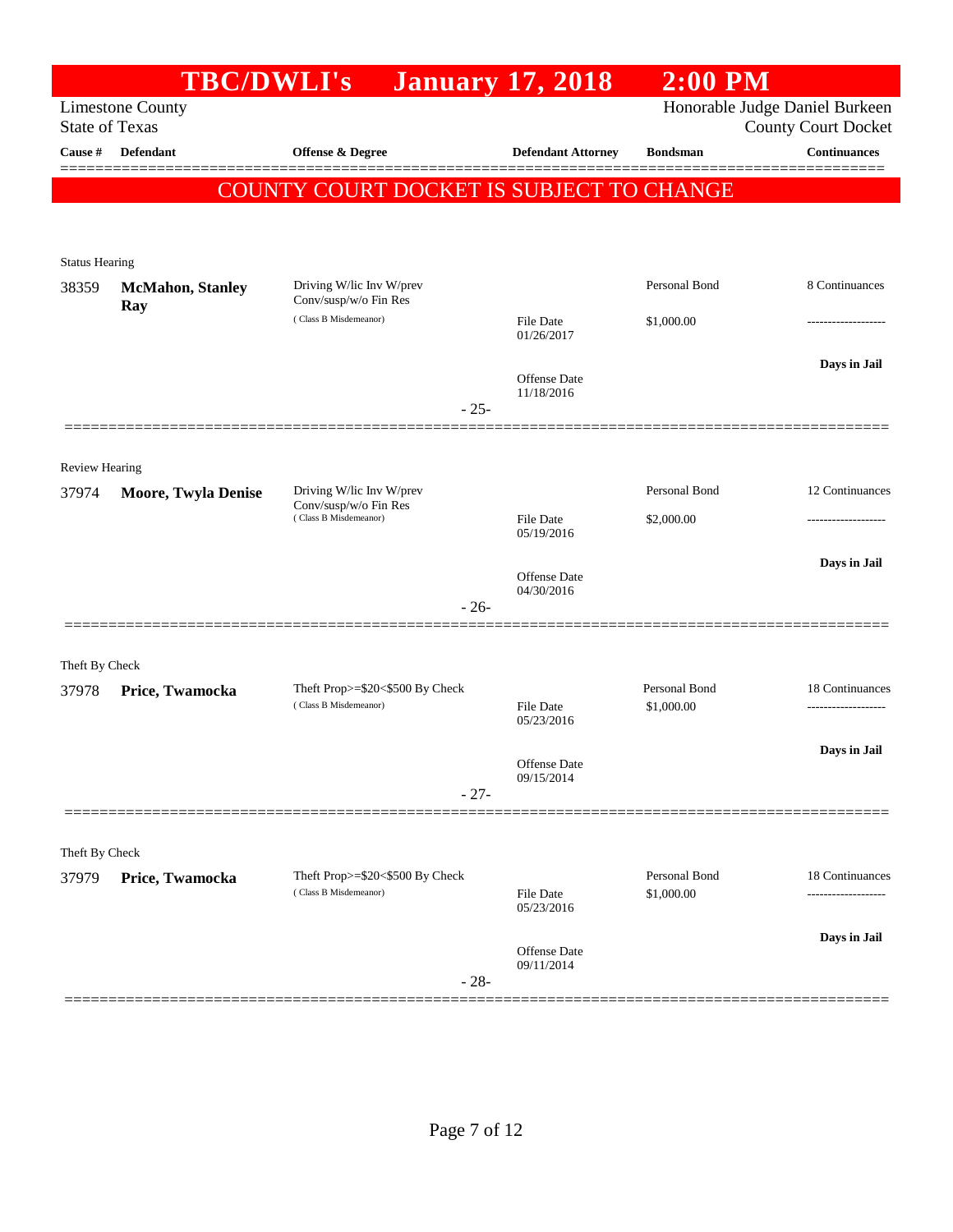|                                | <b>TBC/DWLI's</b>                          |                                                                            |        | <b>January 17, 2018</b>                  | $2:00$ PM                         |                                       |
|--------------------------------|--------------------------------------------|----------------------------------------------------------------------------|--------|------------------------------------------|-----------------------------------|---------------------------------------|
| <b>State of Texas</b>          | <b>Limestone County</b>                    |                                                                            |        |                                          | Honorable Judge Daniel Burkeen    | <b>County Court Docket</b>            |
| Cause #                        | <b>Defendant</b>                           | <b>Offense &amp; Degree</b>                                                |        | <b>Defendant Attorney</b>                | <b>Bondsman</b>                   | <b>Continuances</b>                   |
|                                |                                            | COUNTY COURT DOCKET IS SUBJECT TO CHANGE                                   |        |                                          |                                   |                                       |
| Review Hearing                 |                                            |                                                                            |        |                                          |                                   |                                       |
| 38651                          | Quintanilla, Sara                          | Driving W/lic Inv W/prev<br>Conv/susp/w/o Fin Res                          |        |                                          | Player Bail Bonds                 | 3 Continuances                        |
|                                | Caprice                                    | (Class B Misdemeanor)                                                      |        | <b>File Date</b><br>09/18/2017           | \$2,000.00                        | -----------------                     |
|                                |                                            |                                                                            | $-29-$ | Offense Date<br>08/06/2017               |                                   | Days in Jail                          |
|                                |                                            |                                                                            |        |                                          |                                   |                                       |
| <b>Status Hearing</b><br>38713 | <b>Radcliff, Michael Clay</b>              | Driving W/lic Inv W/prev<br>Conv/susp/w/o Fin Res<br>(Class B Misdemeanor) |        | <b>File Date</b>                         | County Bail Bonds<br>\$1,000.00   | 1 Continuances<br>                    |
|                                |                                            |                                                                            | $-30-$ | 10/26/2017<br>Offense Date<br>09/13/2017 |                                   | Days in Jail                          |
|                                |                                            |                                                                            |        |                                          |                                   |                                       |
| Theft By Check<br>36772        | Ray, Mary Ann                              | Theft Prop>=\$20<\$500 By Check<br>(Class B Misdemeanor)                   |        | <b>File Date</b><br>01/08/2014           | Freebird Bail Bonds<br>\$1,000.00 | 2 Continuances<br>------------------- |
|                                |                                            |                                                                            | $-31-$ | Offense Date<br>04/14/2012               |                                   | Days in Jail                          |
|                                |                                            |                                                                            |        |                                          |                                   |                                       |
| <b>Status Hearing</b>          |                                            |                                                                            |        |                                          |                                   |                                       |
| 38347                          | <b>Ritchie, Sterling</b><br><b>Everett</b> | Driving W/lic Inv W/prev<br>Conv/susp/w/o Fin Res<br>(Class B Misdemeanor) |        | <b>File Date</b><br>01/26/2017           | Player Bail Bonds<br>\$2,500.00   | 7 Continuances<br>.                   |
|                                |                                            |                                                                            | $-32-$ | Offense Date<br>12/20/2016               |                                   | Days in Jail                          |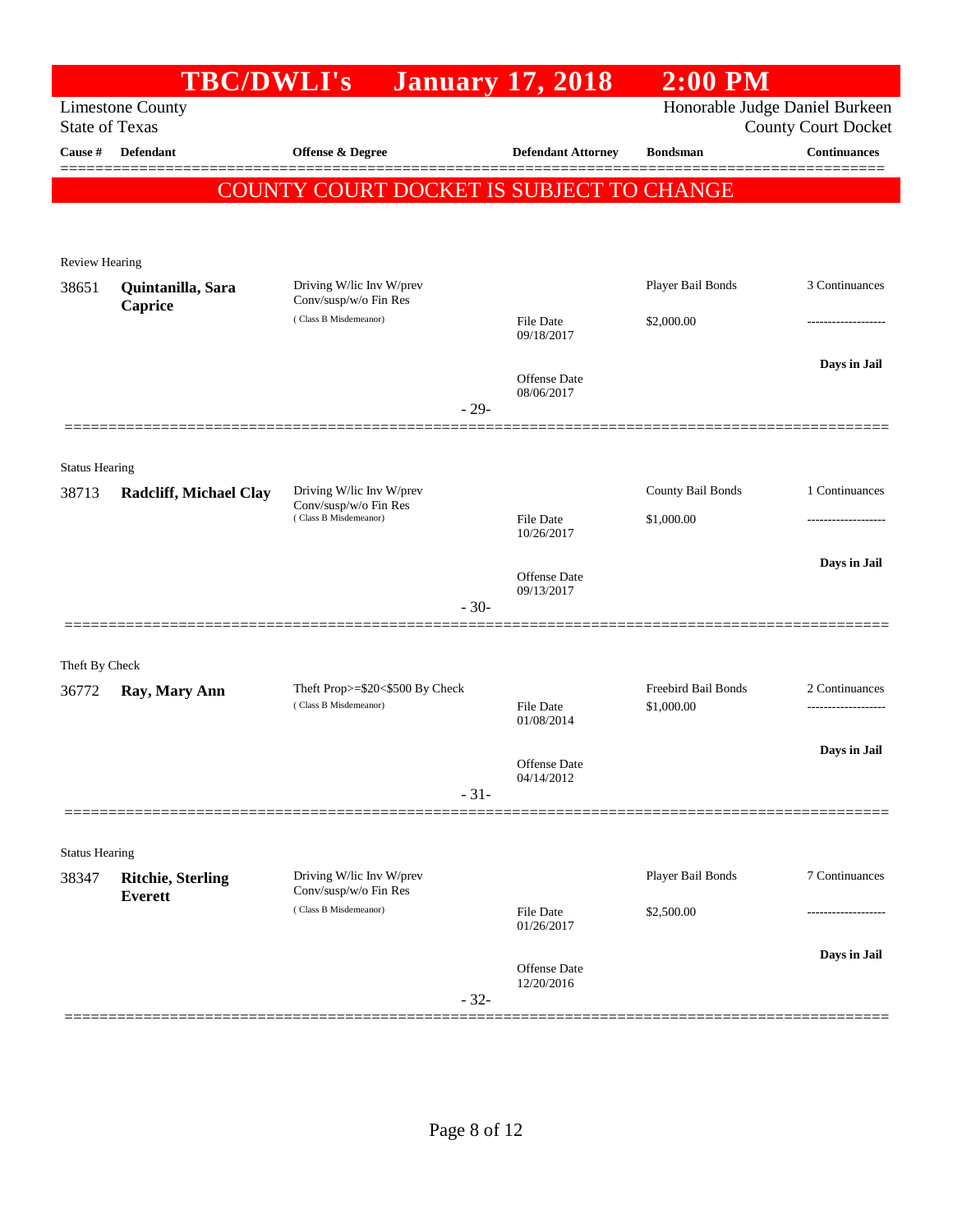|                       | <b>TBC/DWLI's</b>           |                                                          | <b>January 17, 2018</b>        | $2:00$ PM                   |                                                              |
|-----------------------|-----------------------------|----------------------------------------------------------|--------------------------------|-----------------------------|--------------------------------------------------------------|
| <b>State of Texas</b> | <b>Limestone County</b>     |                                                          |                                |                             | Honorable Judge Daniel Burkeen<br><b>County Court Docket</b> |
| Cause #               | <b>Defendant</b>            | Offense & Degree                                         | <b>Defendant Attorney</b>      | <b>Bondsman</b>             | <b>Continuances</b>                                          |
|                       |                             | COUNTY COURT DOCKET IS SUBJECT TO CHANGE                 |                                |                             |                                                              |
|                       |                             |                                                          |                                |                             |                                                              |
| <b>Review Hearing</b> |                             |                                                          |                                |                             |                                                              |
| 38142                 | Saldivar, Saul              | Driving W/lic Inv W/prev<br>Conv/susp/w/o Fin Res        |                                | County Bail Bonds           | 13 Continuances                                              |
|                       |                             | (Class B Misdemeanor)                                    | <b>File Date</b><br>08/23/2016 | \$1,500.00                  |                                                              |
|                       |                             |                                                          |                                |                             | Days in Jail                                                 |
|                       |                             |                                                          | Offense Date<br>06/29/2016     |                             |                                                              |
|                       |                             | $-33-$                                                   |                                |                             |                                                              |
| Theft By Check        |                             |                                                          |                                |                             |                                                              |
| 37984                 | <b>Saling, Corey</b>        | Theft Prop>=\$20<\$500 By Check                          |                                | County Bail Bonds           | 3 Continuances                                               |
|                       |                             | (Class B Misdemeanor)                                    | <b>File Date</b><br>05/23/2016 | \$1,000.00                  | ------------------                                           |
|                       |                             |                                                          | Offense Date                   |                             | Days in Jail                                                 |
|                       |                             | $-34-$                                                   | 05/28/2015                     |                             |                                                              |
|                       |                             |                                                          |                                |                             |                                                              |
| <b>Status Hearing</b> |                             |                                                          |                                |                             |                                                              |
| 38620                 | Samora, Tiffany Jo          | Driving W/lic Inv W/prev<br>Conv/susp/w/o Fin Res        |                                | Personal Bond               | 2 Continuances                                               |
|                       |                             | (Class B Misdemeanor)                                    | <b>File Date</b><br>08/24/2017 | \$1,000.00                  |                                                              |
|                       |                             |                                                          | <b>Offense</b> Date            |                             | Days in Jail                                                 |
|                       |                             | $-35-$                                                   | 08/18/2017                     |                             |                                                              |
|                       |                             |                                                          |                                |                             |                                                              |
| Theft By Check        |                             |                                                          |                                |                             |                                                              |
| 37839                 | <b>Sherrod, David Keith</b> | Theft Prop>=\$20<\$500 By Check<br>(Class B Misdemeanor) | <b>File Date</b>               | Personal Bond<br>\$1,000.00 | 7 Continuances                                               |
|                       |                             |                                                          | 02/24/2016                     |                             |                                                              |
|                       |                             |                                                          | Offense Date                   |                             | Days in Jail                                                 |
|                       |                             | $-36-$                                                   | 04/30/2014                     |                             |                                                              |
|                       |                             |                                                          |                                |                             |                                                              |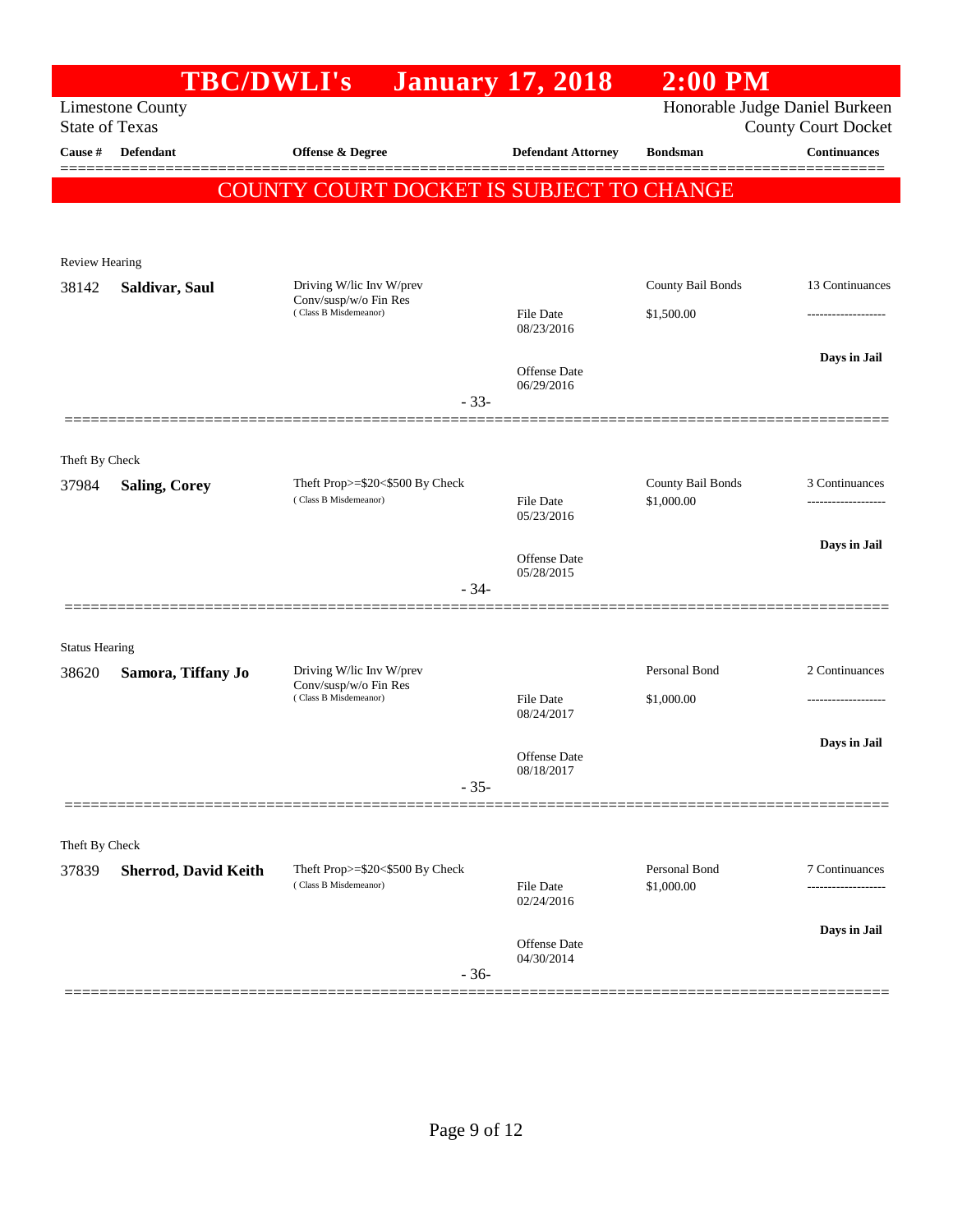|                                | <b>TBC/DWLI's</b>                        |                                                   |        | <b>January 17, 2018</b>        | $2:00$ PM         |                                                              |
|--------------------------------|------------------------------------------|---------------------------------------------------|--------|--------------------------------|-------------------|--------------------------------------------------------------|
| <b>State of Texas</b>          | <b>Limestone County</b>                  |                                                   |        |                                |                   | Honorable Judge Daniel Burkeen<br><b>County Court Docket</b> |
| Cause #                        | <b>Defendant</b>                         | <b>Offense &amp; Degree</b>                       |        | <b>Defendant Attorney</b>      | <b>Bondsman</b>   | <b>Continuances</b>                                          |
|                                |                                          | COUNTY COURT DOCKET IS SUBJECT TO CHANGE          |        |                                |                   |                                                              |
|                                |                                          |                                                   |        |                                |                   |                                                              |
| <b>Review Hearing</b>          |                                          |                                                   |        |                                |                   |                                                              |
| 38676                          | Sikes, Bobby Joe, Jr.                    | Driving W/lic Inv W/prev                          |        |                                | County Bail Bonds | 2 Continuances                                               |
|                                |                                          | Conv/susp/w/o Fin Res<br>(Class B Misdemeanor)    |        | <b>File Date</b>               | \$2,000.00        | ------------------                                           |
|                                |                                          |                                                   |        | 10/02/2017                     |                   |                                                              |
|                                |                                          |                                                   |        | Offense Date                   |                   | Days in Jail                                                 |
|                                |                                          |                                                   | $-37-$ | 09/03/2017                     |                   |                                                              |
|                                |                                          |                                                   |        |                                |                   |                                                              |
| <b>Status Hearing</b>          |                                          |                                                   |        |                                |                   |                                                              |
| 38654                          | <b>Smith, Brandon</b>                    | Driving W/lic Inv W/prev<br>Conv/susp/w/o Fin Res |        |                                | County Bail Bonds | 3 Continuances                                               |
|                                | <b>Christopher</b>                       | (Class B Misdemeanor)                             |        | <b>File Date</b>               | \$1,000.00        | .                                                            |
|                                |                                          |                                                   |        | 09/18/2017                     |                   |                                                              |
|                                |                                          |                                                   |        | Offense Date                   |                   | Days in Jail                                                 |
|                                |                                          |                                                   | $-38-$ | 07/30/2017                     |                   |                                                              |
|                                |                                          |                                                   |        |                                |                   |                                                              |
| Theft By Check                 |                                          |                                                   |        |                                |                   |                                                              |
| 38488                          | Smith, Tawakani                          | Theft Prop $>=$ \$100 $<$ \$750                   |        |                                |                   | 3 Continuances                                               |
|                                |                                          | (Class B Misdemeanor)                             |        | <b>File Date</b><br>05/09/2017 |                   | .                                                            |
|                                |                                          |                                                   |        |                                |                   | Days in Jail                                                 |
|                                |                                          |                                                   |        | Offense Date<br>06/28/2016     |                   |                                                              |
|                                |                                          |                                                   | $-39-$ |                                |                   |                                                              |
|                                |                                          |                                                   |        |                                |                   |                                                              |
| <b>Review Hearing</b><br>38526 |                                          | Driving W/lic Inv W/prev                          |        |                                | County Bail Bonds | 5 Continuances                                               |
|                                | <b>Thompson, Jeffery</b><br><b>Allen</b> | Conv/susp/w/o Fin Res                             |        |                                |                   |                                                              |
|                                |                                          | (Class B Misdemeanor)                             |        | File Date<br>06/15/2017        | \$2,500.00        | .                                                            |
|                                |                                          |                                                   |        |                                |                   | Days in Jail                                                 |
|                                |                                          |                                                   |        | Offense Date<br>05/14/2017     |                   |                                                              |
|                                |                                          |                                                   | $-40-$ |                                |                   |                                                              |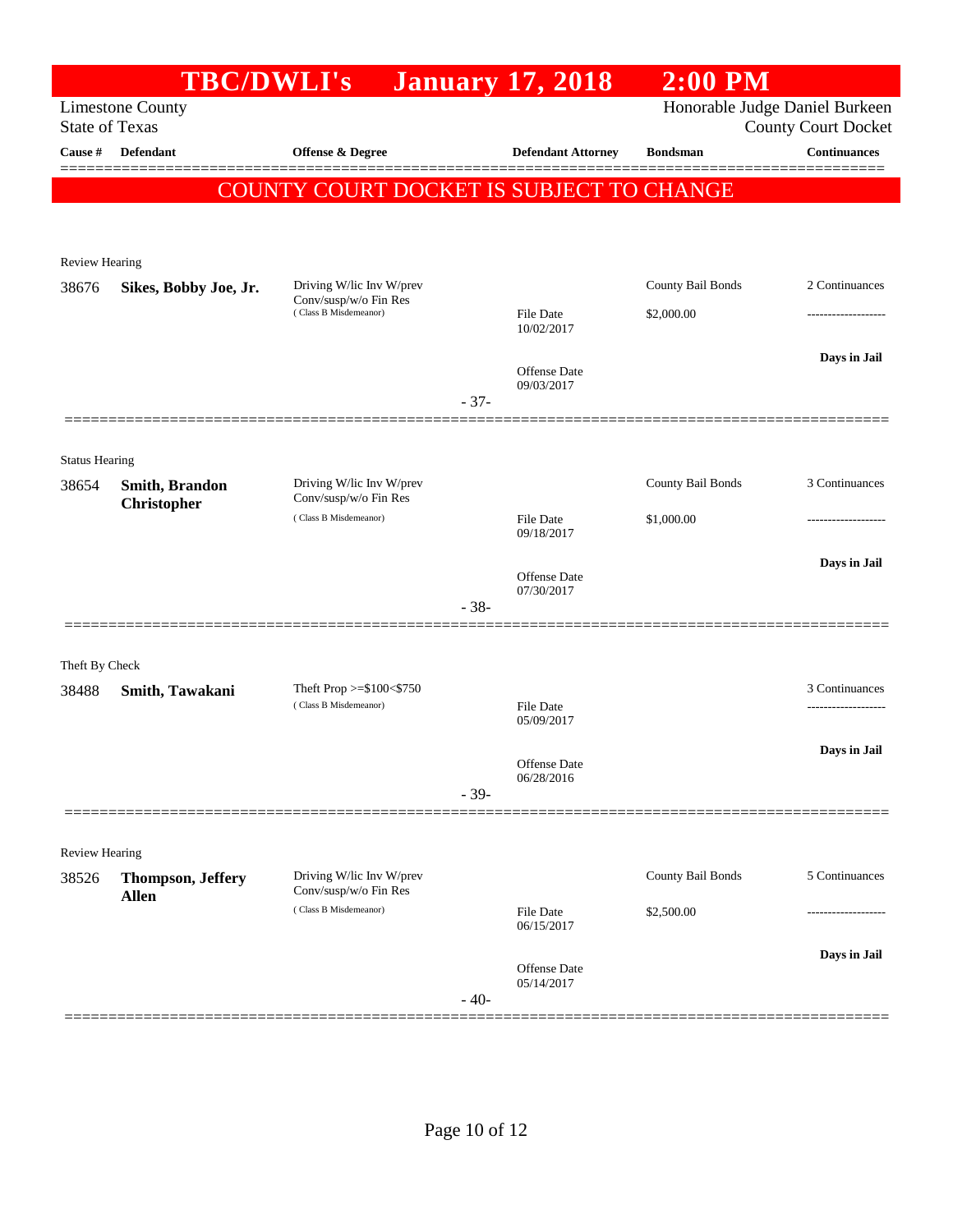|                                | <b>TBC/DWLI's</b>                                |                                                                            |        | <b>January 17, 2018</b>           | $2:00$ PM                      |                                     |
|--------------------------------|--------------------------------------------------|----------------------------------------------------------------------------|--------|-----------------------------------|--------------------------------|-------------------------------------|
|                                | <b>Limestone County</b><br><b>State of Texas</b> |                                                                            |        |                                   | Honorable Judge Daniel Burkeen | <b>County Court Docket</b>          |
| Cause #                        | <b>Defendant</b>                                 | <b>Offense &amp; Degree</b>                                                |        | <b>Defendant Attorney</b>         | <b>Bondsman</b>                | <b>Continuances</b>                 |
|                                |                                                  | COUNTY COURT DOCKET IS SUBJECT TO CHANGE                                   |        |                                   |                                |                                     |
|                                |                                                  |                                                                            |        |                                   |                                |                                     |
| <b>Status Hearing</b>          |                                                  |                                                                            |        |                                   |                                |                                     |
| 38128                          | <b>West, Chris Demont</b>                        | Driving W/lic Inv W/prev<br>Conv/susp/w/o Fin Res<br>(Class B Misdemeanor) |        |                                   | County Bail Bonds              | 13 Continuances                     |
|                                |                                                  |                                                                            |        | <b>File Date</b><br>08/16/2016    | \$2,000.00                     |                                     |
|                                |                                                  |                                                                            |        | <b>Offense Date</b>               |                                | Days in Jail                        |
|                                |                                                  |                                                                            | $-41-$ | 07/03/2016                        |                                |                                     |
|                                |                                                  |                                                                            |        |                                   |                                |                                     |
| <b>Status Hearing</b><br>38410 | <b>West, Chris Demont</b>                        | Driving W/lic Inv W/prev                                                   |        |                                   | Freebird Bail Bonds            | 8 Continuances                      |
|                                |                                                  | Conv/susp/w/o Fin Res<br>(Class B Misdemeanor)                             |        | <b>File Date</b>                  | \$1,500.00                     |                                     |
|                                |                                                  |                                                                            |        | 03/22/2017                        |                                | Days in Jail                        |
|                                |                                                  |                                                                            |        | <b>Offense Date</b><br>02/12/2017 |                                |                                     |
|                                |                                                  |                                                                            | $-42-$ |                                   |                                |                                     |
| <b>Review Hearing</b>          |                                                  |                                                                            |        |                                   |                                |                                     |
| 38282                          | <b>Weyland, Kevin Scott</b>                      | Driving W/lic Inv W/prev<br>Conv/susp/w/o Fin Res                          |        |                                   |                                | 4 Continuances                      |
|                                |                                                  | (Class B Misdemeanor)                                                      |        | File Date<br>12/19/2016           |                                | .                                   |
|                                |                                                  |                                                                            |        | Offense Date                      |                                | Days in Jail                        |
|                                |                                                  |                                                                            | $-43-$ | 10/26/2016                        |                                |                                     |
|                                |                                                  |                                                                            |        |                                   |                                |                                     |
| <b>Review Hearing</b>          |                                                  |                                                                            |        |                                   |                                |                                     |
| 38350                          | <b>Weyland, Kevin Scott</b>                      | Driving W/lic Inv W/prev<br>Conv/susp/w/o Fin Res<br>(Class B Misdemeanor) |        | <b>File Date</b>                  | Personal Bond<br>\$2,000.00    | 3 Continuances<br>----------------- |
|                                |                                                  |                                                                            |        | 01/26/2017                        |                                |                                     |
|                                |                                                  |                                                                            |        | <b>Offense Date</b><br>01/05/2017 |                                | Days in Jail                        |
|                                |                                                  |                                                                            | $-44-$ |                                   |                                |                                     |